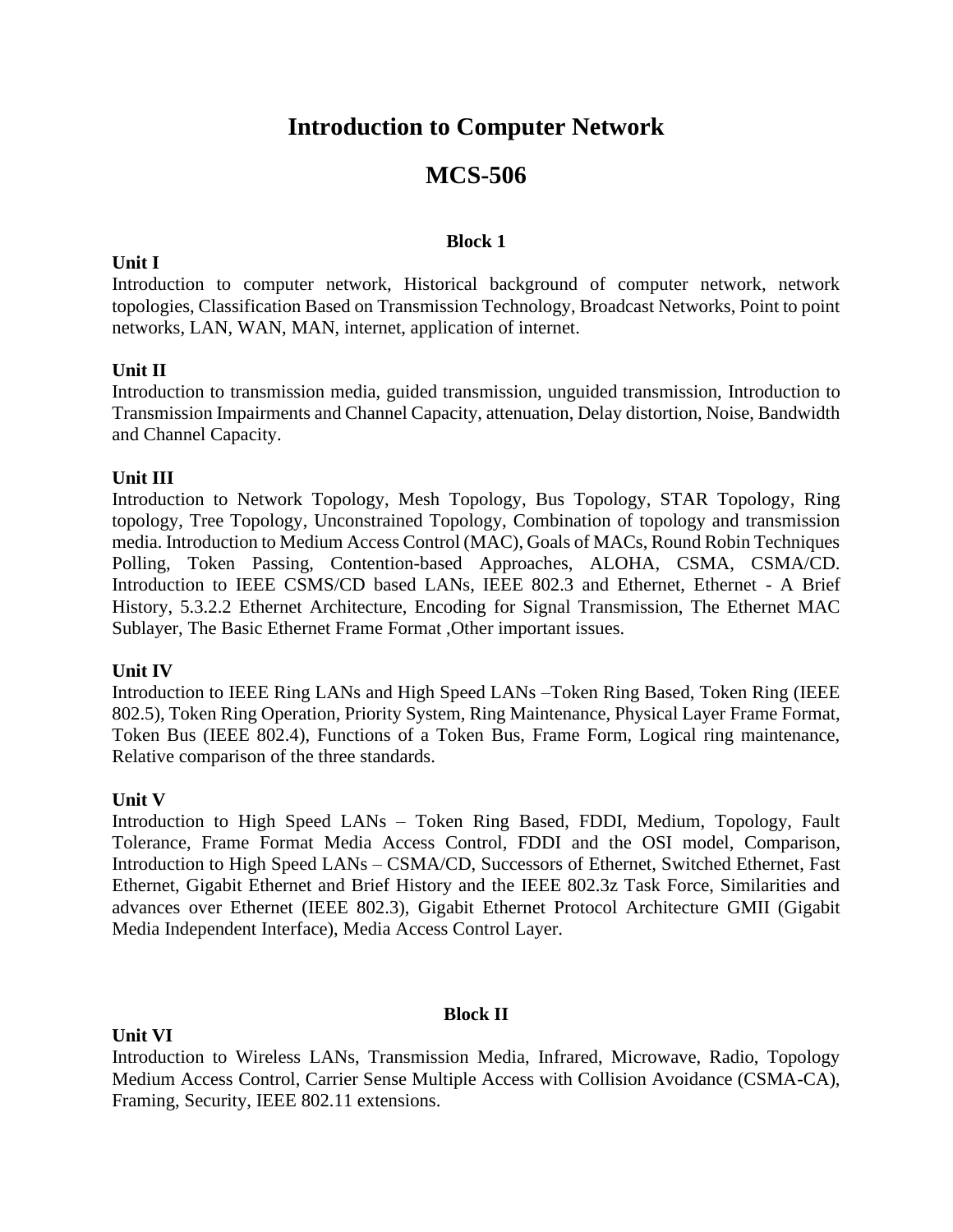# **Unit VII**

Introduction to Bluetooth, Topology, Bluetooth Architecture, Bluetooth Layers ,Layer 1: Radio Layer, Layer 2: Baseband Layer, Layer 3: Link Manager Protocol, Layer 4: Host Controller Interface, Logical Link Control and Adaptation Protocol, Layer 6: Radio Frequency Communication (RFCOMM), Layer 7: Service Discovery Protocol, Telephony Control Protocol Spec (TCS), Application Program Interface (API) libraries

# **Unit VIII**

Introduction Cellular Telephone Networks, Cellular Telephone System, Frequency Reuse Principle, Transmitting and Receiving, Mobility Management, Medium Access Control Techniques, First Generation Second Generation System, Second Generation , Third Generation.

# **Unit- IX**

Introduction to Internetworking Devices, Repeaters, Hubs, Bridges, Transparent Bridges, Bridge Forwarding, Bridge Learning , Source Routing Bridges, Switches, Routers, Gateways A Simple Internet.

# **Unit X**

Introduction to Internet Protocol (IP), Addressing, IP Addressing, Subnetting, Network Address Translation (NAT), Address Resolution Protocol (ARP), IP Datagram, Multiplexing and Demultiplexing, Fragmentation and Reassembly, ICMP, IPV6

### **Unit XI**

Introduction to Transport and Application Layer Protocols, User Datagram protocol (UDP) Transmission Control Protocol (TCP), Client-Server Paradigm and its Applications.

### **Unit XII**

Introduction to Routing and Congestion Control, Classification of Routers, Routing Algorithm Metrics, Fixed or Static Routing, Flooding, Intradomain versus Interdomain

### **Block III**

#### **Unit XIII**

Introduction to RIP – Routing Information Protocol, Routing Table Format, RIP Timers, Hop-Count Limit, Solution To Slow Convergence Problem., RIP Message Format, RIP version 2.\

### **Unit XIV**

Introduction to Open Shortest Path First (OSPF) and Border Gateway Protocol (BGP) Link-State Algorithm, Routing Hierarchy in OSPF, OSPF Message Format, Additional OSPF Features, Introduction to Border Gateway Protocol, BGP Characteristics, BGP Functionality and Route Information Management, BGP Attributes, BGP Path Selection, BGP Message type, BGP Fixed Header Format, BGP OPEN Message, BGP UPDATE Message, BGP NOTIFICATION Message, BGP KEEPALIVE Message

### **Unit XV**